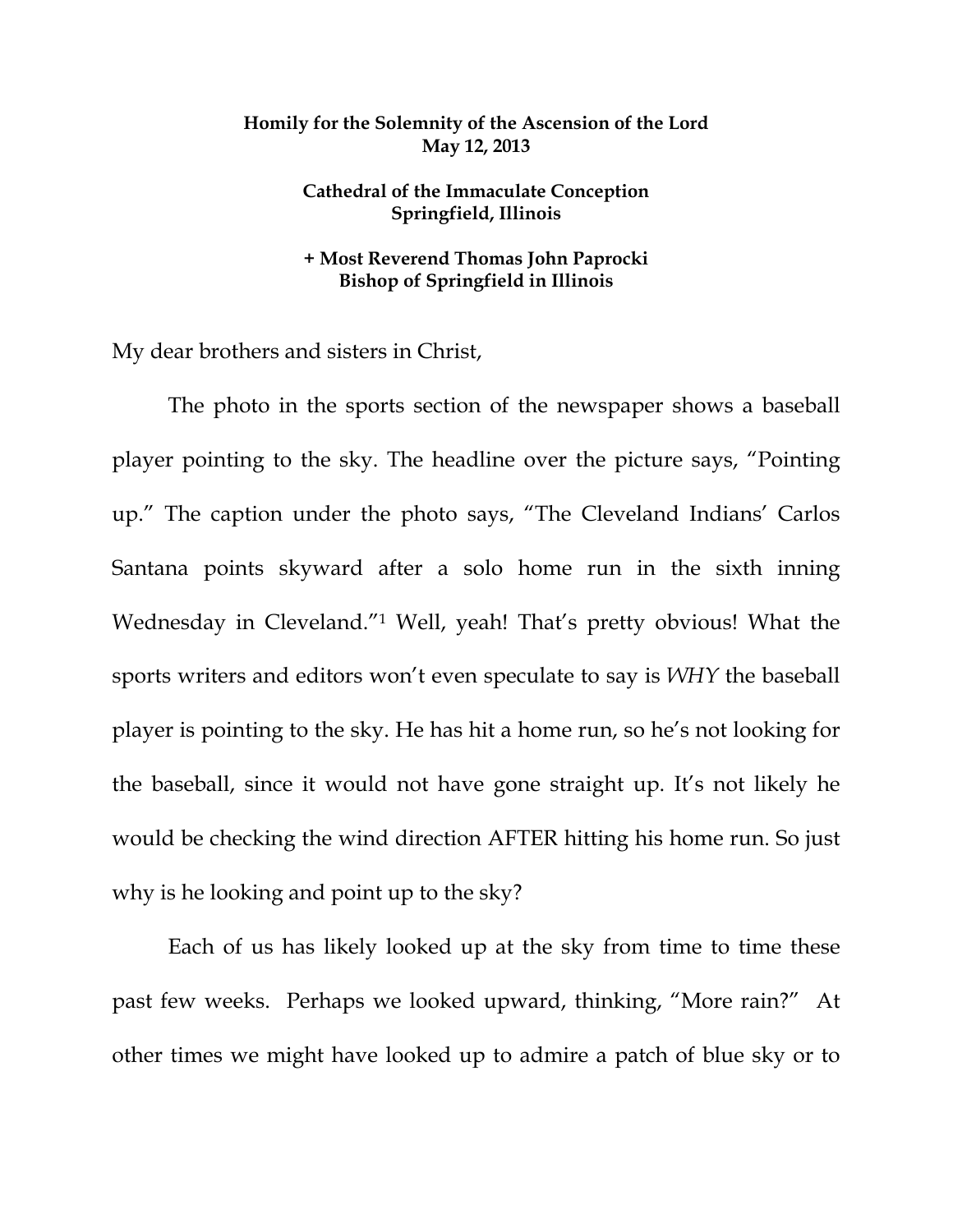ponder the beauty of the golden orb of the sun. Today we find the Apostles standing and "looking intently as [Jesus] was going" to the Father in a cloud (Acts 1:10); their eyes, too, were fixed upward, but for different reasons than ours.

 The question asked of them by the angel – "Men of Galilee, why are you standing there looking at the sky" (Acts 1:11)? – seems to us a rhetorical question; what else could they possibly do at the moment? Whereas we looked up recently in either exasperation or enthusiasm, they looked up in wonderment. Like the baseball player pointing to the sky to give glory and praise to God, the reason is obvious and so perhaps needs no explanation, but sometimes it doesn't hurt to state the obvious as the angel did about Jesus ascending to heaven and promising that he would return someday just as they saw him go up into the heavens.

 As they watched their Lord and Master being lifted up to be enthroned amid angelic shouts of joy, they must have remembered Jesus' comforting promise: "In my Father's house there are many rooms; if it were not so, would I have told you that I go to prepare a place for you? And when I go and prepare a place for you, I will come again and will take you to myself, that where I am you may also be" (John 14:2-3). How long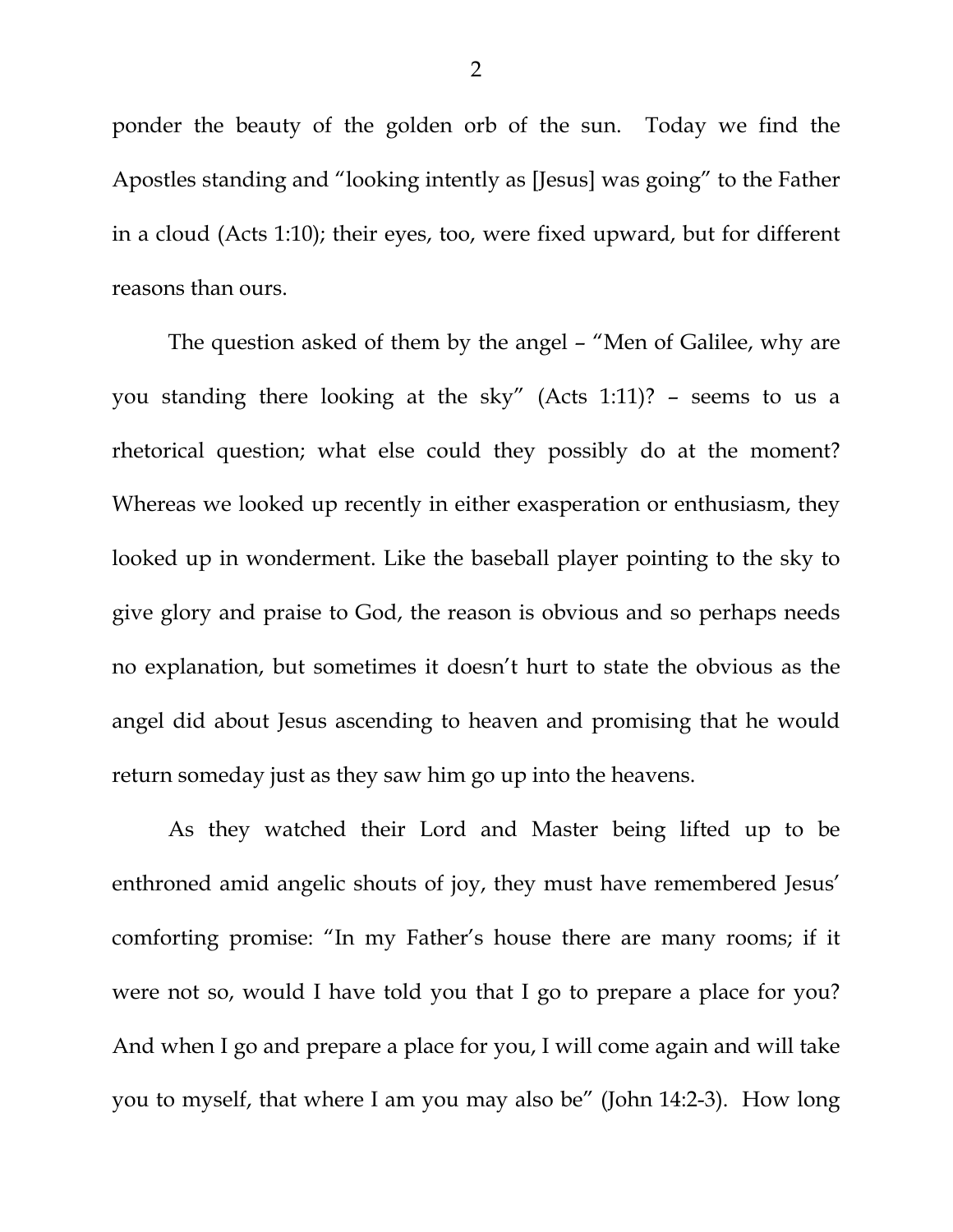would he be gone? I wonder if they didn't long to cry out, "Take us with you! Take us to your Father's house!"

 Saint Augustine reminds us that "our realm is the earth; the angels' realm is heaven. So our Lord came from another realm into our own, out of the land of the living into the land of the dead, from the heights of bliss into the vale of sorrow. He came to us laden with His blessings, yet patiently bore our infirmities."2 He suffered our death and rose triumphant from the grave. Now he returns to his realm, but not as he first came to us; he has taken his flesh, our flesh, with him into the Father's house, into the heavenly realm. By his glorious ascension he shows us what we know in our hearts, in the longing of our souls, that there is a place for us in heaven, that he has indeed prepared a place for us in his Father's house.

 We, too, sometimes find ourselves looking intently, as it were, at the sky, not to look at rain, clouds, or sunshine, but wondering how we find our way to the Father's house, how we can "follow where [Jesus], our Head and Founder, has gone before" (*Preface I of the Ascension of the Lord*). This is well and good because in these times we keep our thoughts fixed on the things that last and seek after holiness. When we keep our eyes fixed on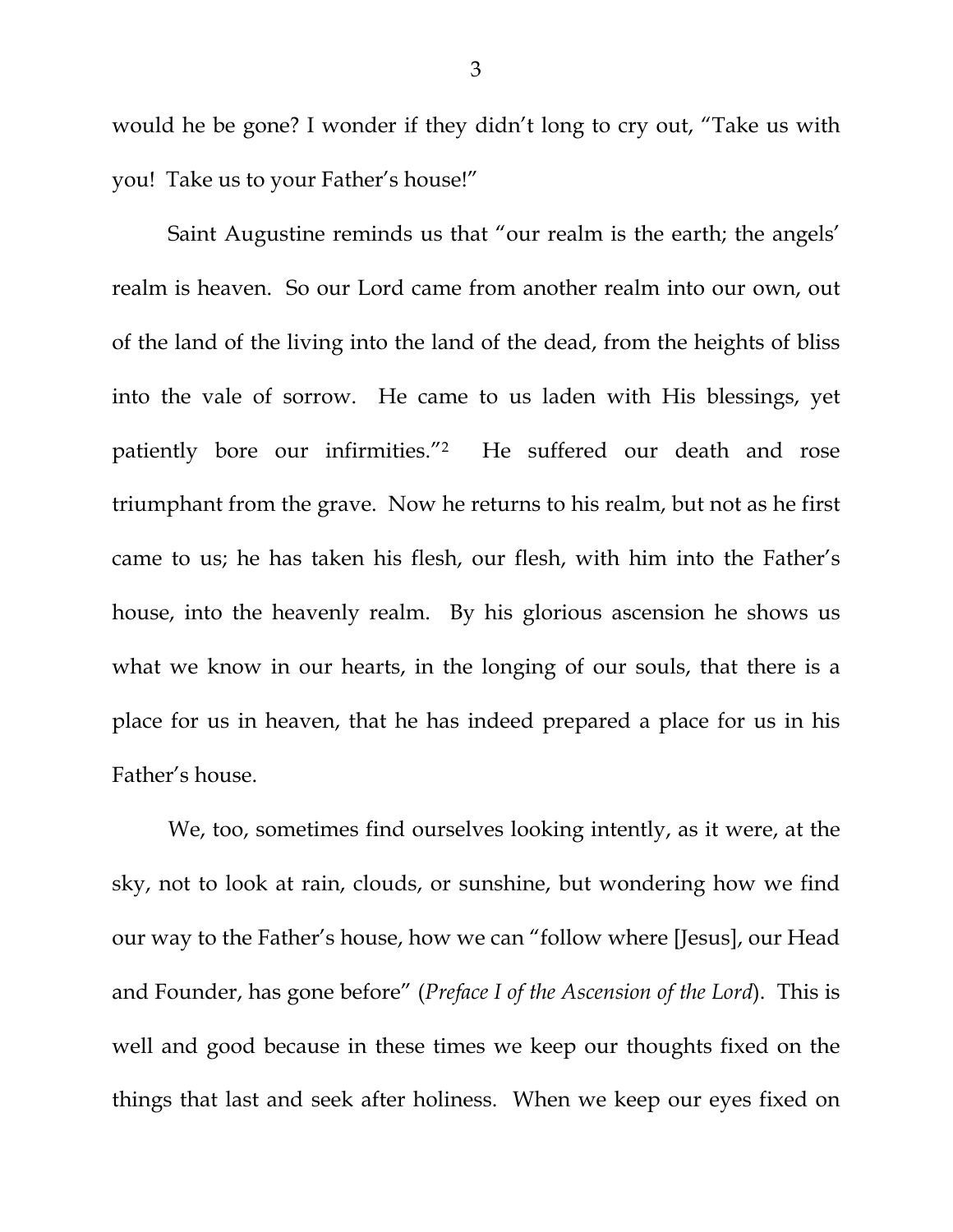the heavenly realm, we remember that, by virtue of our baptism, "here we have no lasting city, but we seek the city which is to come" (Hebrews 13:14).

 Other times, though, we find ourselves looking intently at something other than the path Jesus has walked before us, at something other than what will lead us to our true home as the sons and daughters of God. We sometimes become absorbed in our work, in our pleasure, in our athletics, in our relationships, and even in ourselves; whenever this happens we are not looking intently at what matters most and we will not find the way to the Father's house. This is why we ask the Lord today that we "may in spirit dwell already in the heavenly realms" (*Collect at the Mass During the Day*). In these moments we would do well to listen to the angelic question, "Why are you standing there looking into the sky?" The question is a subtle attempt to redirect the attention of the Apostles to the mission entrusted to them by Jesus, to "go and teach all nations" (Matthew 28:19); the question can also shake us out of our stupor to refocus us on faithful and intentional discipleship and to reawaken in us a longing for heaven, to be in the presence of God who is our supreme and lasting happiness. If we remember the angel's question we can take up the challenge given to us by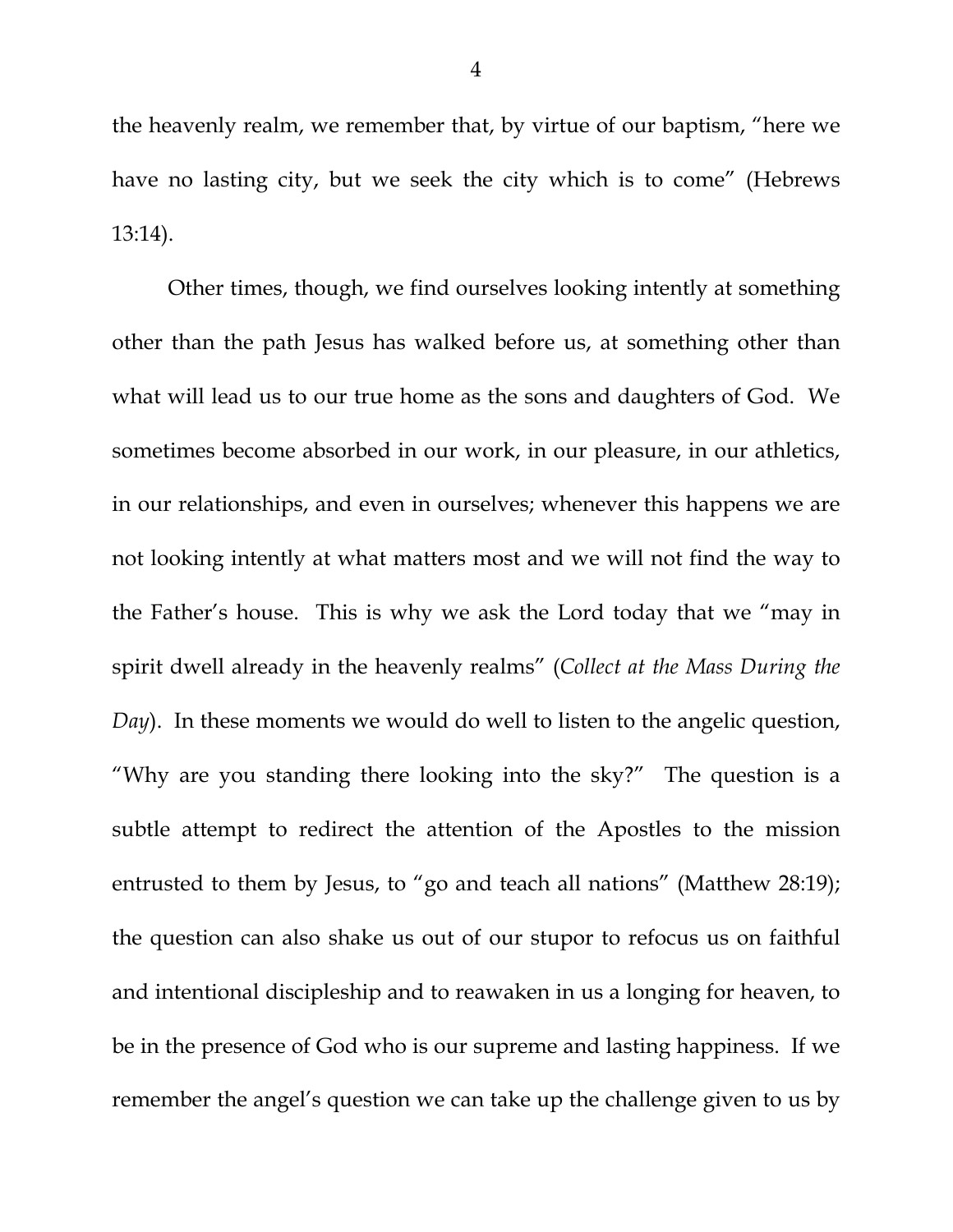Pope Francis: "Do not be content to live a mediocre Christian life: Walk with determination along the path of holiness."

 The way to follow after the Lord into the glory of the Father's house is simple; it is to keep the great double commandment to love God and to love our neighbor, and then to seek his forgiveness when we fail to do so. To love God is to live in such a way that we might be worthy of heaven; to love our neighbor is to live in such a way that we help them on the way to heaven. If we seek to keep our eyes fixed on him who keeps his eyes fixed on us, we will live lives of love and so follow after the Lord, not only in his death and resurrection, but also in his ascension.

 Saint Luke includes for us two details of the Lord's ascension not related to us in the *Acts of the Apostles*: he tells us that the disciples "did him homage" and "returned to Jerusalem with great joy" (Luke 24:53). Why would they be filled with joy even as the Lord left their sight?

 Their joy is found first in the word of the angel that echoes like a blare of trumpets: "This Jesus who has been taken up from you into heaven will return in the same way as you have seen him going into heaven" (Acts 1:11). Their joy had its foundation in their confidence that Jesus will come to take them to himself.